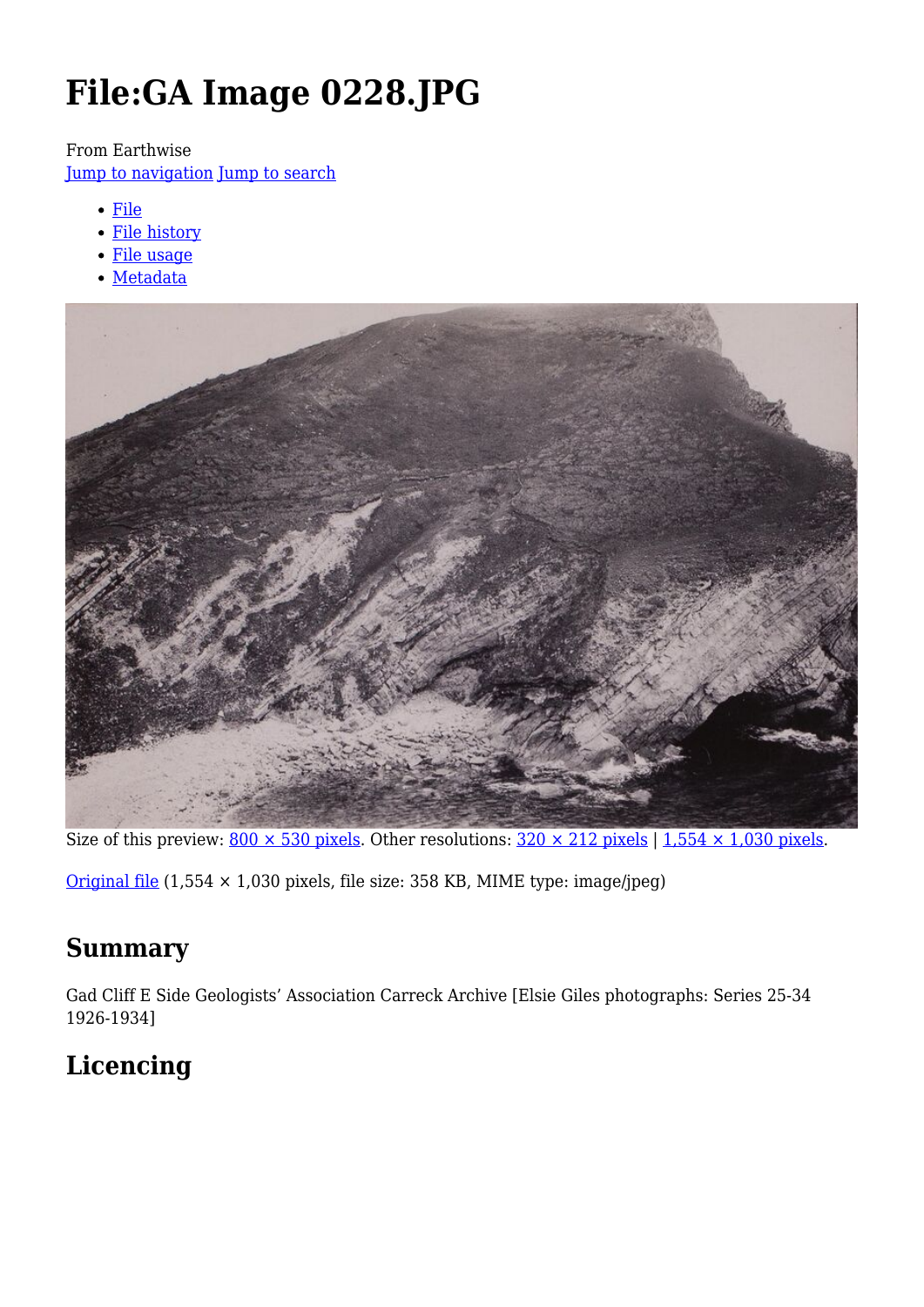Download of 1000 x 1000 pixel images is free for all non-commercial use - all we ask in return is for you to acknowledge BGS when using our images. Click our Terms and Conditions link below for information on acknowledgement text, and to find out about using our images commercially.

#### **Copyright**

The images featured on this site unless otherwise indicated are copyright material of the UK Research and Innovation (UKRI), of which the British Geological Survey is a component body. The British Geological Survey encourages the use of its material in promoting geological and environmental sciences. The images may be reproduced free of charge for any non-commercial use in any format or medium provided they are reproduced accurately and not used in a misleading or derogatory context. Where any images on this site are being republished or copied to others, the source of the material must be identified and the copyright status acknowledged. The permission to reproduce UKRI protected material does not extend to any images on this site which are identified as being the copyright of a third party. Authorisation to reproduce such material must be obtained from the copyright holders concerned.

#### **Non-commercial Use**

Use of the images downloaded from this site and reproduced digitally or otherwise may only be used for non-commercial purposes, which are:-

- Private study or research for a non-commercial purpose
- Education for teaching, preparation and examination purposes

When using the images please credit 'British Geological Survey' and include the catalogue reference ('P Number') of the item to allow others to access the original image or document. Noncommercial users of the images from this site are restricted to downloading no more than 30 images, without seeking further permission from [enquiries@bgs.ac.uk](mailto:enquiries@bgs.ac.uk)

#### **Commercial Use**

For commercial use of these images for which higher resolution images are available, individual permissions and/or licences arrangements should be agreed by contacting [enquiries@bgs.ac.uk](mailto:enquiries@bgs.ac.uk) Commercial use will include publications in books (including educational books), newspapers, journals, magazines, CDs and DVDs, etc, where a cover charge is applied; broadcasts on TV, film and theatre; and display in trade fairs, galleries, etc. If you are in doubt as to whether your intended use is commercial, please contact [enquiries@bgs.ac.uk](mailto:enquiries@bgs.ac.uk)

#### **Warranty**

Use of the images downloaded from this site is at the users own risk. UKRI gives no warranty as to the quality of the images or the medium on which they are provided or their suitability for any use. **Ordnance Survey topography**

Maps and diagrams in Earthwise use topography based on Ordnance Survey mapping. The National Grid and other Ordnance Survey data ©Crown Copyright and database rights 2015. Ordnance Survey Licence No. 100021290 EUL.

### **File history**

Click on a date/time to view the file as it appeared at that time.



You cannot overwrite this file.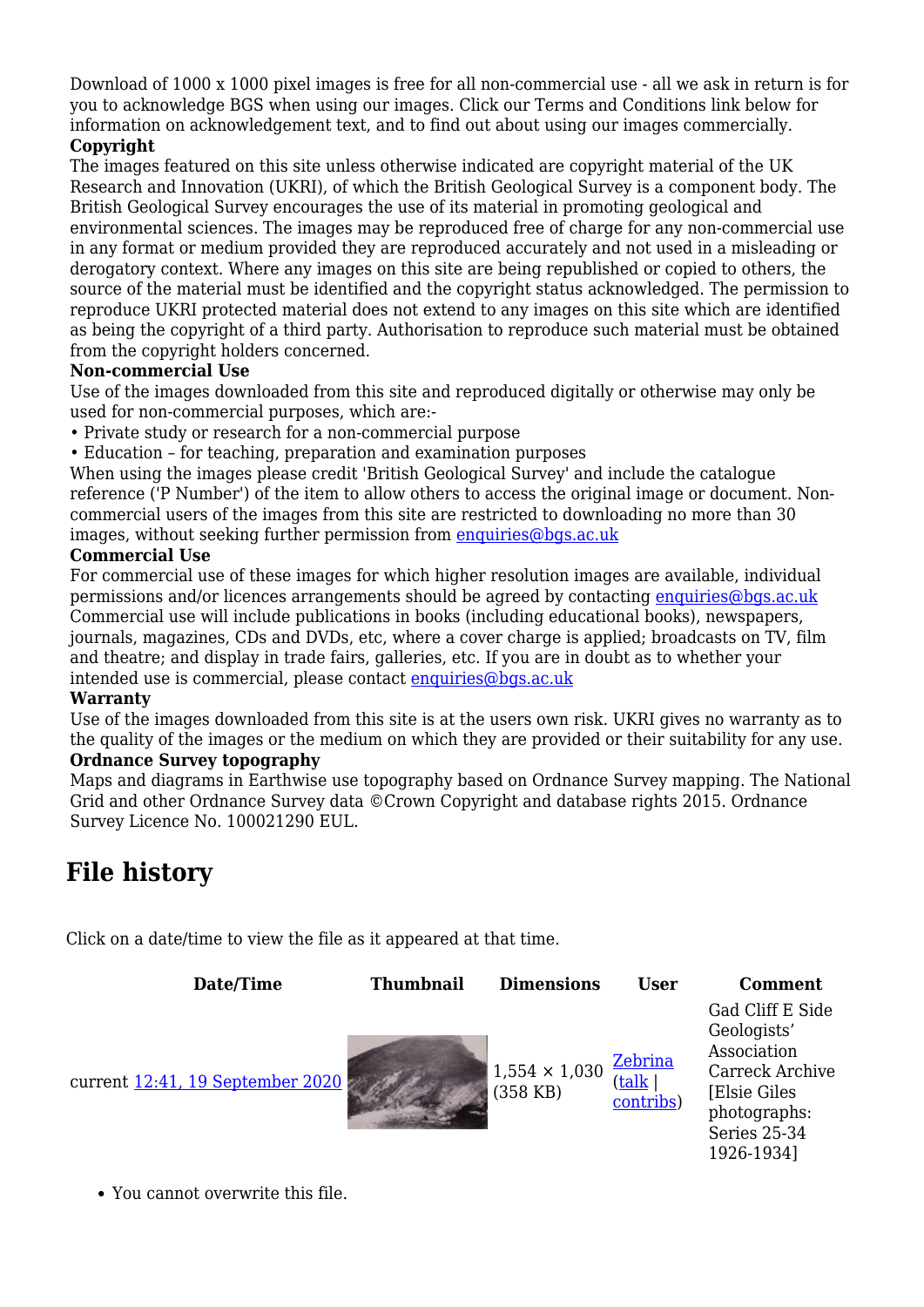# **File usage**

The following page links to this file:

[Elsie Giles photographs: Series 25-34. 1926–1934 - index, GA 'Carreck Archive'](http://earthwise.bgs.ac.uk/index.php/Elsie_Giles_photographs:_Series_25-34._1926%E2%80%931934_-_index,_GA_%27Carreck_Archive%27)

# **Metadata**

This file contains additional information, probably added from the digital camera or scanner used to create or digitise it.

If the file has been modified from its original state, some details may not fully reflect the modified file.

**Author** Bob **Date and time of data generation** 09:50, 18 September 2020 **Date and time of digitising** 09:50, 18 September 2020 **DateTimeOriginal subseconds** 75 **DateTimeDigitised subseconds** 75 Retrieved from ['http://earthwise.bgs.ac.uk/index.php?title=File:GA\\_Image\\_0228.JPG&oldid=50264](http://earthwise.bgs.ac.uk/index.php?title=File:GA_Image_0228.JPG&oldid=50264)' [Categories:](http://earthwise.bgs.ac.uk/index.php/Special:Categories)

- [License tags](http://earthwise.bgs.ac.uk/index.php/Category:License_tags)
- [Geologists' Association images](http://earthwise.bgs.ac.uk/index.php/Category:Geologists%27_Association_images)

# **Navigation menu**

### **Personal tools**

- Not logged in
- [Talk](http://earthwise.bgs.ac.uk/index.php/Special:MyTalk)
- [Contributions](http://earthwise.bgs.ac.uk/index.php/Special:MyContributions)
- [Log in](http://earthwise.bgs.ac.uk/index.php?title=Special:UserLogin&returnto=File%3AGA+Image+0228.JPG&returntoquery=action%3Dmpdf)
- [Request account](http://earthwise.bgs.ac.uk/index.php/Special:RequestAccount)

#### **Namespaces**

- [File](http://earthwise.bgs.ac.uk/index.php/File:GA_Image_0228.JPG)
- [Discussion](http://earthwise.bgs.ac.uk/index.php?title=File_talk:GA_Image_0228.JPG&action=edit&redlink=1)

 $\Box$ 

### **Variants**